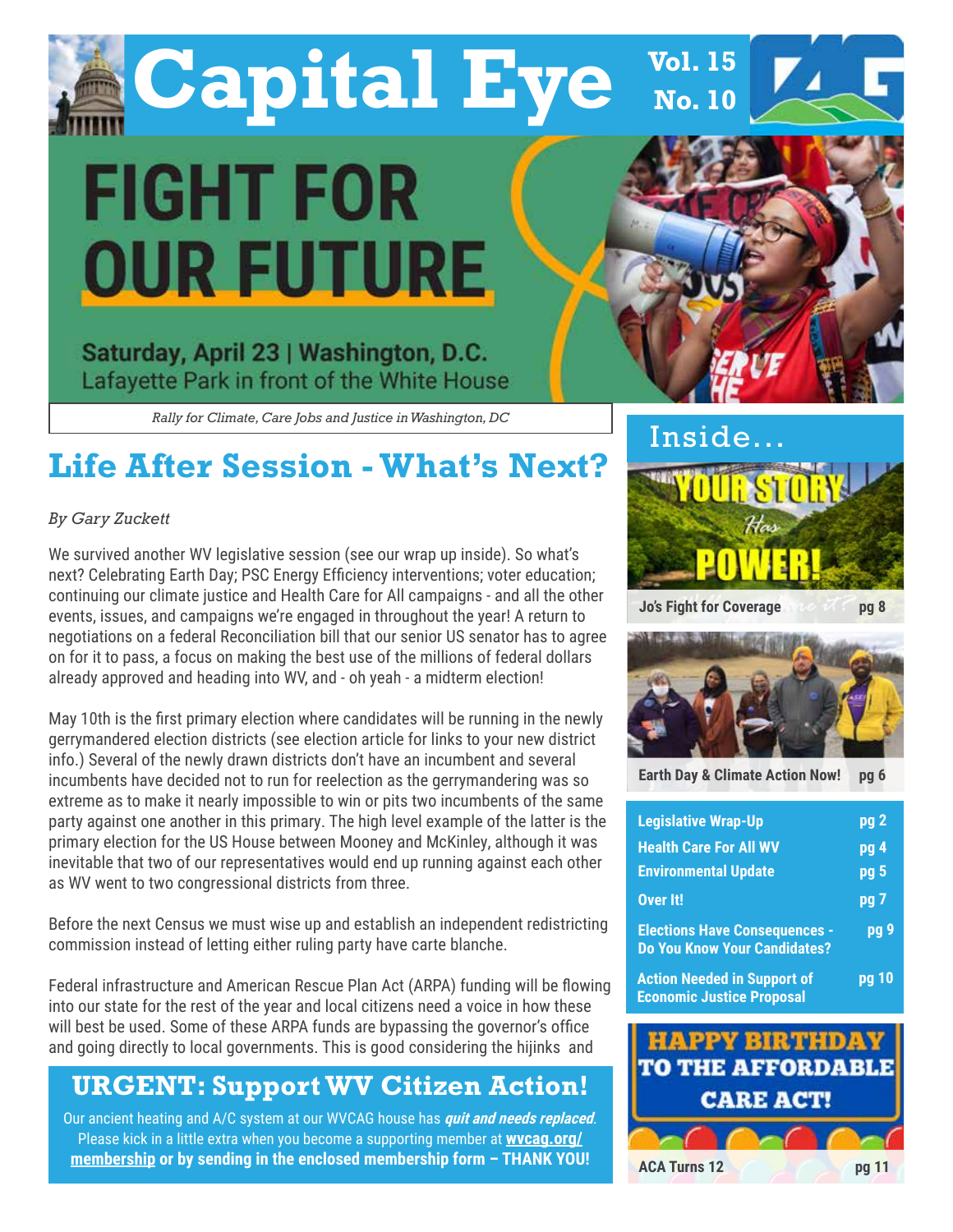### *Life Cont.*

lack of accountability surrounding funds the state has control of. Infrastructure funds are coming in too. Watch for more on this soon. We're looking for folks who want to monitor and organize in their community on getting the biggest bang for this one time stimulus. Let us know if you want to be active in your community on this issue!

Finally, we have one more bite at the federal reconciliation apple this fiscal year and our Senior Senator is still very much in the mix of deciding what it will look like read this EENews article here: (tinyurl.com/manchinrec). Senator Manchin says he favors climate action, lowering the cost of prescription drugs, reducing the deficit and increasing taxes on the super rich and tax-dodging wealthy corporations. We'll soon be delivering thousands of petitions to his office in support of moving on a new reconciliation package. You can weigh in by contacting by calling him or writing him a note via the WV New Jobs Coalition at newjobswv.org. Please do!

Meanwhile, we're hoping this print edition in your hands will inspire you to pick up a paper check, write it out for your 2022 membership renewal (or new membership), and send it to us at WV Citizen Action Group, 1500 Dixie Street, Charleston, WV 25311 (see the form at the end of this newsletter). You can also renew or join via **www. wvcag.org/membership.** Thank You in advance for your support! §

# **Legislative Wrap-Up and Moving Forward**

### *By Julie Archer*

Given the current political climate, victory often takes the form of defeating bad bills. With that in mind, here's an overview of what happened in these major issue areas there were some victories, as well as some losses —and what to expect as we try to pick up the pieces and move forward.

**Courts/Access to Justice** - We'll start with some good news on the **criminal justice** reform front where advocates were successful at stopping both an extended supervision bill (HB 2257) that would have added up to 10 years of extended supervision for people with drug offenses after they completed their underlying sentence, including any period of parole; and a major rewrite of the state's criminal code (HB 4006), that would have increased penalties for many crimes, adding more burdens to our already overcrowded prisons and jails.

The WV Criminal Law Reform Coalition was also successful in passing a bill (HB 4373) that would exclude fentanyl test strips from the definition of drug paraphernalia. By no longer including fentanyl test strips as drug paraphernalia, this bill will save people's lives from overdose. Both the House and the Senate passed a bill (HB 4522) that would have automatically expunged the criminal records of people acquitted of criminal charges or against whom criminal charges were dismissed, however the House did not agree to changes made by the Senate in time for the bill to be sent to the Governor.

With regard to **civil justice**, there was also good news. A

bill (HB 4394) that would have eliminated 'deliberate intent' liability, which allows workers to sue companies for additional damages beyond their workers' compensation payments when employers ignore safety hazards resulting in workers injuries or deaths, died when it was not taken up by the House Judiciary Committee ahead of the deadline for bills to be out of committee in the house of origin.

Perhaps, as a consolation prize, during the final week of the session, the Committee took up and passed a bill (SB 7) that would have eliminated an important West Virginia law that ensures that corporations that expose their workers, their customers or those living near their factories and plants to dangerous chemicals and other carcinogens that could lead to serious injury or death pay for medical monitoring. Fortunately, after being sent to the House floor, SB 7 was moved to the inactive calendar and never taken up for a final vote.

Eliminating these protections remains on the wish list of the powerful special interests that lobbied for the creation of the new intermediate court of appeals (ICA), and spend millions to elect their preferred candidates to our state Supreme Court. In order to put a check on their undue influence, it's important that we have strong recusal (anti-bias) rules in place to avoid conflicts of interest and promote accountability when outside groups choose to weigh in on elections.

The Supreme Court is currently considering the rules that will govern when a judge on the intermediate court should be disqualified from hearing a case. Unfortunately, as pro-

 $\overline{\mathbf{N}}$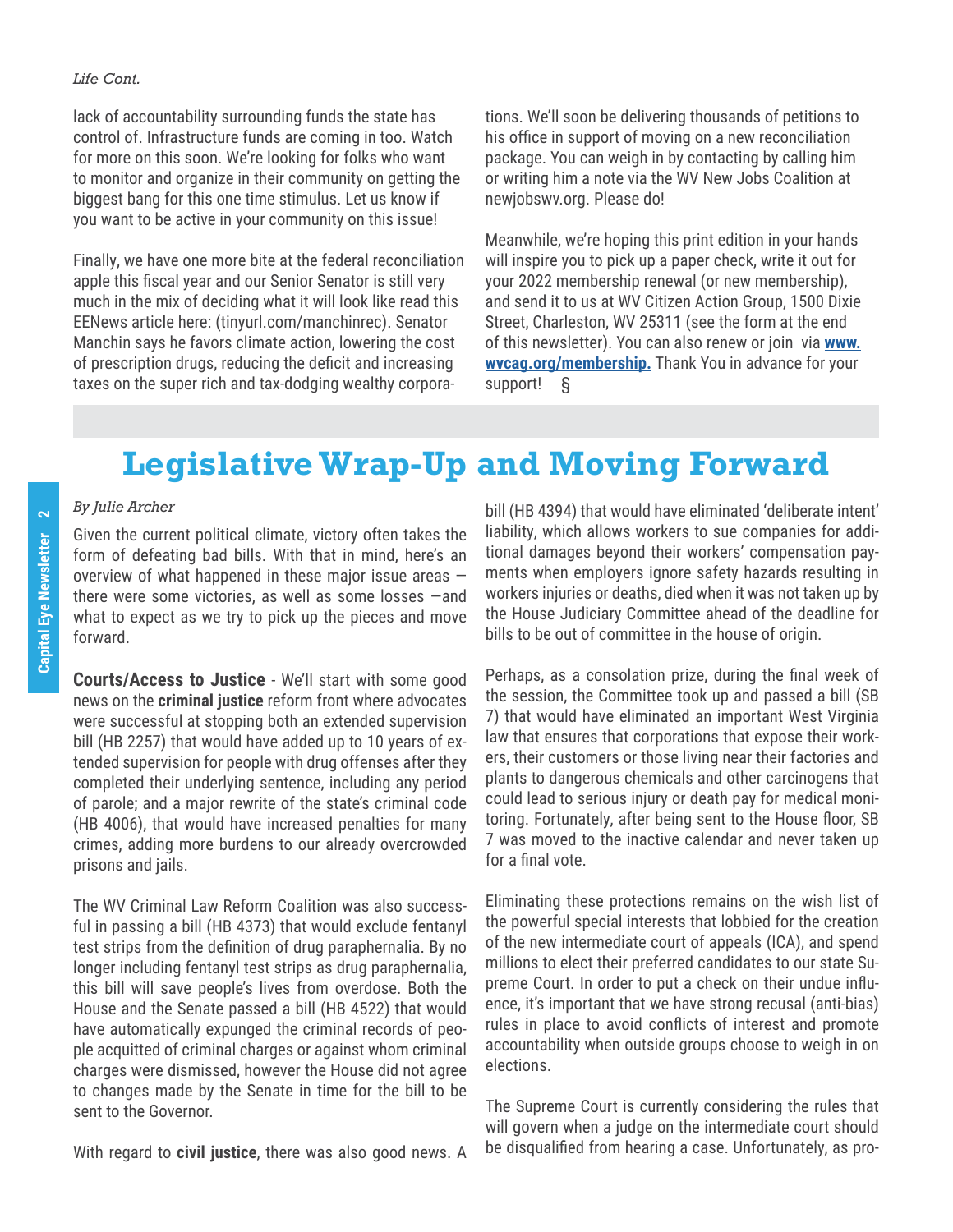#### **Share of Spending by Interest Groups**



*Share of spending by special interest groups in state supreme court elections before and after the US Supreme Court decision in Citizens United. Source: brennancenter.org/our-work/researchreports/politics-judicial-elections-2019-20*

posed these rules leave it to the judge who is subject to a recusal motion to decide whether to step aside. To avoid the risk of bias, it is critical that this decision as to whether a judge is and appears to be impartial not be left to the judge who has been challenged. We submitted comments to this effect on behalf of the WV Citizens for Clean Elections coalition and urged that the proposed rules be strengthened to ensure that everyone is treated equally under the law.

**Health Care** - Unfortunately, like some of the bills described above, the clock also ran out on the two priority bills for the Health Care for All WV campaign, the Medicaid Buy-In bill (HB 3001) and the bill to cap the cost of insulin and other life saving equipment that diabetics rely on (HB 4252). However, this didn't put a damper on the support and momentum behind getting these bills passed. We can build on the positive steps taken this year, to get these bills across the finish line in 2023. See Kim's update for what comes next and how you can support Health Care for All WV's ongoing work on these important bills.

**Racial Justice and Non-Discrimination** - Over the past several weeks we included actions and alerts on the various classroom censorship bills working their way through the Legislature. After the House Judiciary Committee determined the so-called "Anti-Stereotyping Act" (HB 4011) needed further study, they took up and passed a more extreme bill (SB 498) sent to them by the Senate. This happened just after midnight on the last day scheduled for committee meetings in the House. This antithetical "Anti-Racism Act" took up hours of debate in committee and on the House Floor, but ultimately fell short because Senate leadership decided to use parliamentary procedure in order

to avoid another lengthy debate. This strategy backfired as the vote to concur with the House occurred six seconds too late. While it's fortunate these bills met their demise along with other regressive, anti-civilberties and anti-LBGTQ bills, it's telling that so many of these bills advanced while bills like the CROWN Act and the Fairness Act languished in committee. With local fairness ordinances protected for now, hopefully advocates will continue to make progress at the municipal and county level, in spite of the Legislature's unwillingness to take action to ensure that all West Virginians are protected from discrimination.

**Reproductive Justice/Bodily Autonomy** - Abortion bans - a ban on abortions after 15 weeks (HB 4004) and a "reason ban" (SB 468) - passed both house of the Legislature. HB 4004, which mirrors a Mississippi law currently under review by the US Supreme Court, failed, but SB 468 passed minutes before midnight on the last night of the session, and the Governor has signed it.

Legislators like Delegate Evan Hansen (D-Monongalia) argued, SB 468 is just another step to chip away at abortion access, and "a distraction from the real goal, which is to ban all abortion in West Virginia." Hansen also called the bill's supporters out for using people with disabilities as props, to justify what he said was "government mandated trauma."

"This abortion ban further erodes the right of people in West Virginia to make decisions about their own bodies, their families, and their futures. Politicians have shamefully exploited people living with disabilities in an effort to further restrict and stigmatize abortion. Government officials should never have control over private medical decisions or tie the hands of trained medical professionals. We will never stop fighting for the people of West Virginia to have access to quality, affordable health care, including birth control, cancer screenings, menstrual products, and abortion services."

Emily Womeldorff Constituency Engagement Specialist Planned Parenthood Votes! South Atlantic

Meanwhile, Women's Health Center of WV, the state's only abortion provider, said in an email to supporters, "the future or abortion access hang in this country hangs in the balance," with 26 states including West Virginia poised to further limit or ban abortion all together depending on the the US Supreme Court ruling. While we don't know exactly what the ruling will be, we fully expect that it will create a patchwork of abortion access laws—differing from state to state. This will mean that state courts, state laws, and state constitutions will become even more important than they are today.

**Tax and Budget** - Thankfully some of the worst attacks on vital government services and benefits died, including the

 $\infty$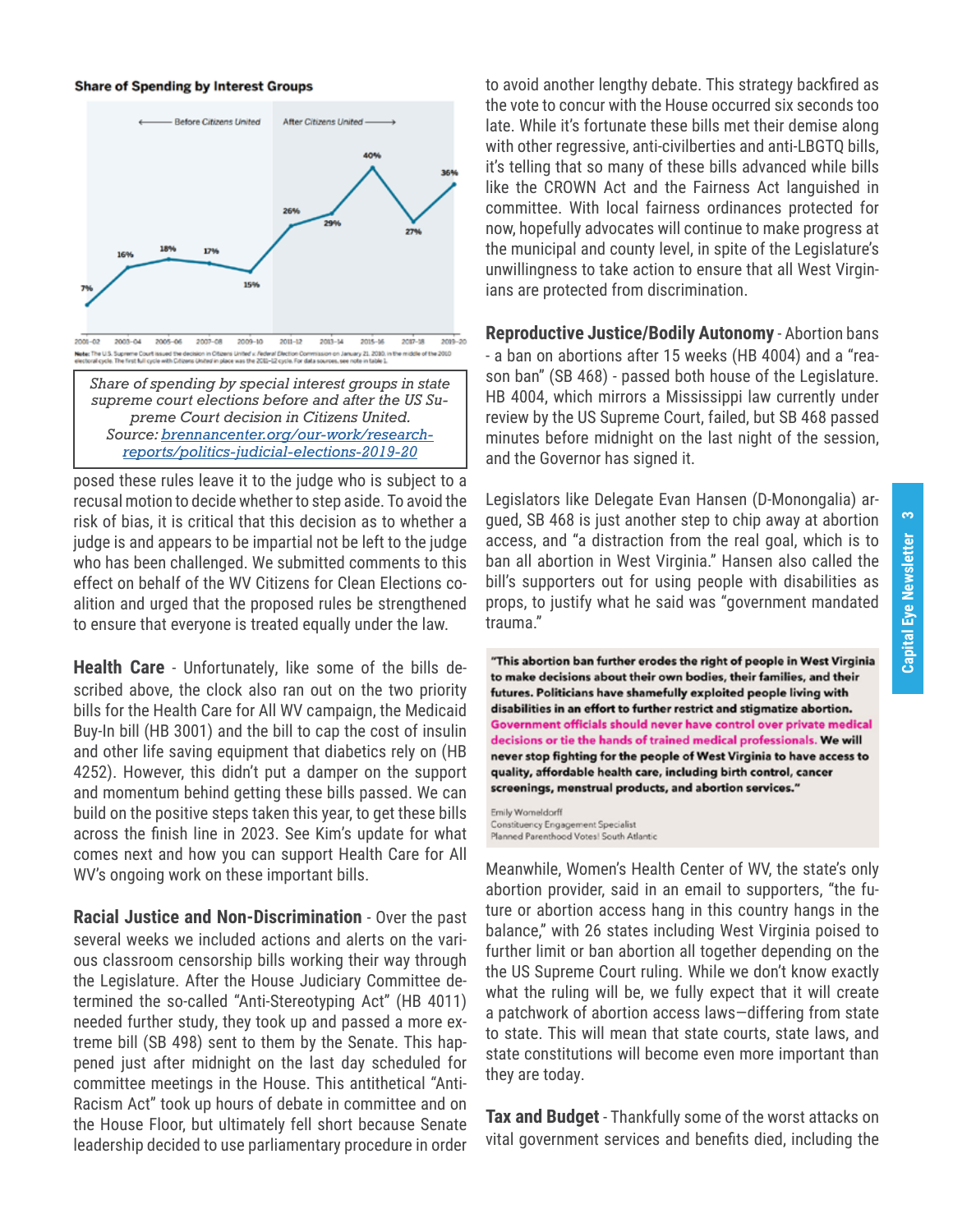### *Legislative Cont.*

proposal to eliminate the personal income tax (HB 4007) and bills (SB 2 & SB 3) to reduce earned unemployment benefits for West Virginians who find themselves out of work due to now fault of their own. However, as the WV Center on Budget and Policy pointed out, the surplus shellgame and a flat budget mean we are failing to invest in critical needs such as making higher education more affordable, and ensuring that West Virginia families are more economically secure, even though we have the means to do so.

**Voting Rights & Democracy** - Unfortunately, three of the four of the bad election bills I wrote about ended up passing. These bills eliminate an important check on the governor's power to fill judicial vacancies (HB 4785), increase money in elections (HB 4419), and increase penalties for illegal voting (HB 4311). The latter is apparently part of a national trend to crack down on a crime wave that doesn't exist and make examples of individuals who were just trying to be responsible citizens and fulfill their civic duty, but misunderstood or were unfamiliar eligibility requirements. On the bright side, the bill to criminalize the distribution of absentee ballot applications (HB 4293) did not pass.

Although some other bills that are ostensibly good passed, none of these bills eliminated barriers to or made voting more accessible for the majority of West Virginians. This includes bills to allow poll workers to work half days (SB 191), to prohibit non-public sources of funding for election administration (HB 4097), and to allow qualified first responders to vote an electronic absentee ballot (SB 4312). Although four bills — SB 200, SB 240, HB 2928, HB 4468

— would have allowed universal absentee voting modeled after the successful 2020 elections, none of these bills was considered by their respective committees. Perhaps the biggest disappointment was that the bill that SB 488, which would have restored voting rights to thousands of West Virginians on probation and parole, did not make it across the finish line due to an unrelated political dispute.

"Voting rights is not a separate issue; it relates to all those other things: whether we decide to go to war, the economy, the Supreme Court. The bottom line is voting is foundational to every single one of those issues. What we're talking about right now is a democracy — that's the fight we're talking about."

— LaTosha Brown, Co-Founder, Black Voters Matter in an interview with the Washington Post

With the two key federal voting rights bills - the Freedom to Vote Act and John Lewis Voting Rights Advancement Act – stalled in the Senate, the fight for setting a national standard must continue. Black Voters Matter is proposing a One Million for Voting Rights campaign that will champion the country's desire to see these two bills passed. Take the pledge at www.blackvotersmatterfund.org.

**Energy & Environment** - As with most of the other issue areas covered here, the highlight of the session may have been what didn't pass, although the list of energy and environment bills that died includes bills good and bad. Carey Jo has an update on the notable deaths, as well as the good and bad bills that passed. You can also read alternative takes and recaps from our friends at the WV Rivers Coalition and the WV Environmental Council. §

# **Health Care For All WV**

### **WV Health Care Bills Gaining Momentum - Let's Keep It Going!**

### *By Kim Jones*

In 2019, Delegate Barbara Fleischauer took a group of West Virginians on a bus to Canada to buy insulin. This trip was followed by the introduction of the first Insulin Affordability Bill in 2020. I am the parent of a diabetic, and was invited to volunteer and advocate for passage of the bill. We had to work very hard to help senators and delegates understand why this bill was so necessary. We had to tell them that West Virginia is the state with the highest percentage of diabetics (16% who are diagnosed and approximately 45,000 who are yet to be diagnosed),

and the highest rate of death because of diabetes and complications of diabetes. We showed them receipts of how the cost of insulin had gone from \$600 a month before insurance in 2009 to almost \$1500 in 2017. We told them our stories.

We were asking for a copay cap of \$25 a month. The bill eventually passed, but with a \$100 a month copay cap, which is still too high for most West Virginians. In 2021, we again asked for a \$25 copay cap on insulin and copay caps for supplies like test strips, lancets, pump supplies, continuous glucose monitor supplies. That year was the height of the COVID pandemic and our bill didn't get much traction.

This year HB 4252 was introduced. It would have capped insulin copays at \$35 a month, supplies at \$100 a month,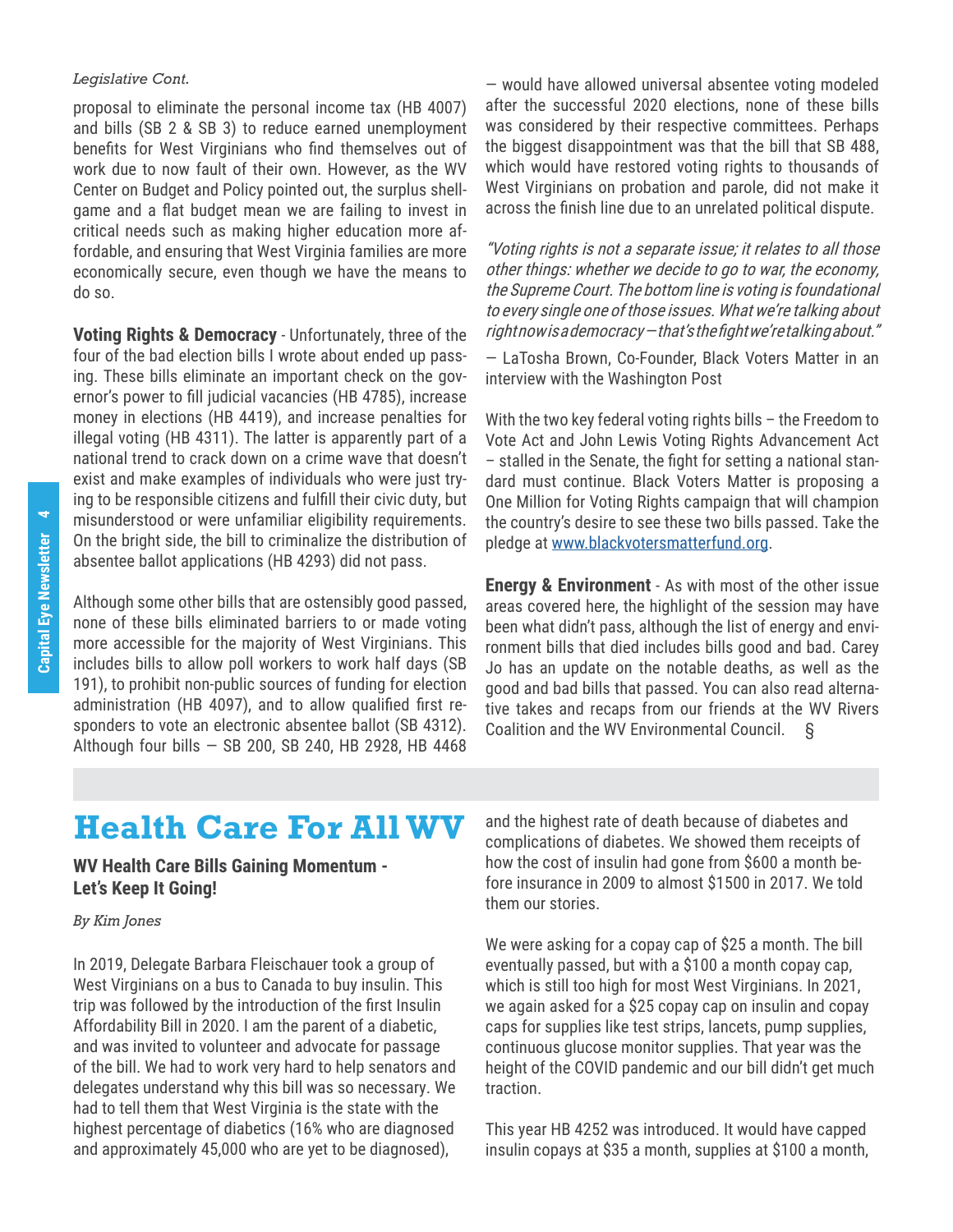and \$250 every two years for a new insulin pump. The difference between this year and previous years was three years of education and building support for this bill. Delegate Dr. Rohrbach was the lead sponsor of this bill, and we were proud that it had so much bipartisan support in the House and Senate. There was a lot of light on this bill.

It passed the House on a near-unanimous vote! Then it was brought up in Senate Health two weeks before the end of session. It passed but was sent to Finance. Because a Health Committee amendment added PEIA to the bill, the bill was initially tabled in Finance, but was brought back later and sent to the full Senate. The Senate passed it, but with a last-minute amendment, the last day of session. The amendment, which added a provision that placed limits on a spouse's ability to be covered by PEIA, had nothing to do with our bill. It was sent back to the House, but there was no time to discuss it or fix it, and the bill died.

Now, it looks like there will be a special session in the summer to find ways to make PEIA more affordable. We are hoping to bring this bill back up and hopefully get it passed then.

We want to thank everyone who called their representatives, told their stories, and spread the word about this bill. Together we will keep trying to bring this much-needed relief to the people of this state that suffer so much from this disease.

There is hope for relief on a federal level. The Affordable Insulin Now Act (congress.gov/bill/117th-congress/ house-bill/6833) passed the House of Representatives at the end of March. This bill would cap insulin copays at \$35 a month or 25% of the insurance company's negotiated price, whichever is lower. It passed with 12 Republican Representatives voting with the Democrats. Senator Warnock of Georgia has sponsored a companion bill in the Senate. Call Your Senators!

Another priority for the Health Care for All WV coalition was HB 3001,

the Medicaid Buy-In bill. It would have helped thousands of West Virginians go back to work, get raises, and take on more hours without losing their essential health coverage. It would fix the long-standing problem of the Medicaid Cliff. And it can be done using existing federal funds at no cost to the state.

Like the diabetes bill, we have been working on the Buy-In for two years, gaining more and more interest, and getting more bipartisan sponsors. This year, bills were introduced in both the House and the Senate. The rest of this year, leading up to the 2023 legislative session, we will build an education campaign around the bill, getting the word out, and asking folks to share their stories of being unable to raise the level of their incomes without having themselves and their families kicked off of Medicaid. If you have a story you would like to share, please go to tinyurl. com/wvstories21 to submit your story directly, or contact Mariah Plante at mariah@wvahc.org.

If you would like to work with us to make the changes we need, please go to **facebook.com/healthcareforallwv** and like/follow, or contact us at **hcfawv@wvahc.org**. §

# **Environmental Update**

### *By Carey Jo Grace*

### The good and bad that passed this Legislative Session…

HB 4408, It expands private development to all of our state parks and forests, potentially allowing casinos, mountain roller coasters, ORV trails; 50 year leases; and increased fees. Tourism dollars help our state, but we shouldn't allow a free-for-all on public lands. Keep an eye out for development proposals at your favorite park over the next few years - then be sure to give your input!

A couple of bills that benefit the oil and gas industry were signed into law by the Governor: SB 650, eliminating the number of royalty owners needed to develop a tract; and SB 694, a complex, sweeping bill addressing application requirements, regulation, and compensation options for horizontal wells. Portions of these bills may be controversial among environmentalists, pitting forced pooling detractors and land/ mineral owners against those who see fewer holes in the ground as an improvement over multiple wells.

Senator Reverend Raphael...  $\bullet$ @SenatorWarnock

\$1 out of every \$4 spent on health care in America is spent on diabetes or diabetes-related care.

This is isn't a partisan issue it's time we cap the costs of insulin to \$35 a month.

9:21 AM - 3/13/22 - TweetDeck

400 Retweets 12 Quote Tweets 1,783 Likes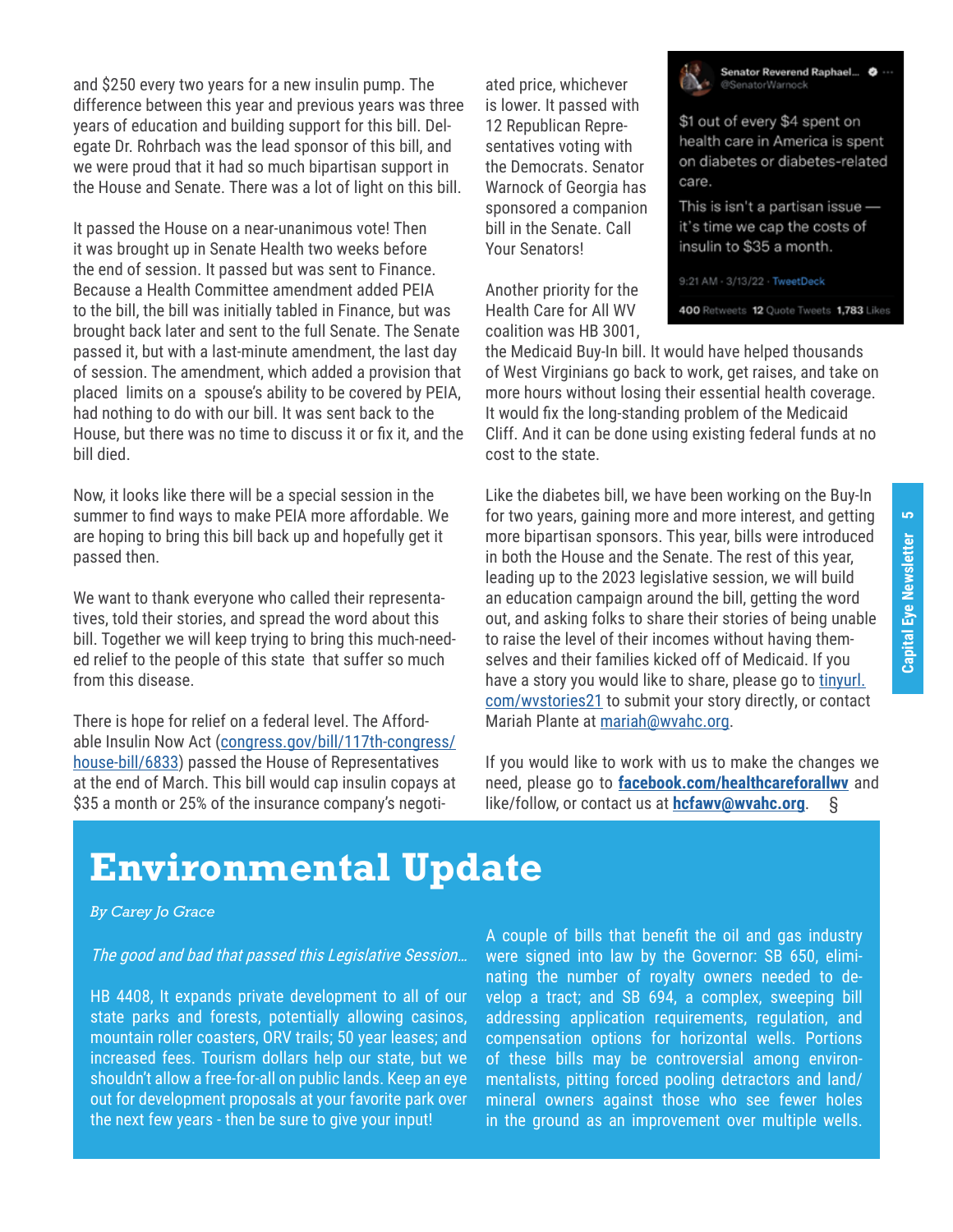#### *Environment Cont.*

HB 4758 also passed. This law will allow the DEP to comply with a federal mandate to accurately track mine reclamation liability. Nothing like a federal threat to get some action!

SB 279, signed into law back in February, is a mixed bag. It updates the human health criteria for water quality

standards, weakening some parameters and strengthening others. It also changes the review process for future changes in the standards by assigning the sole approval authority to the DEP without legislative review.

### Notable deaths…

Here's a rarity: two really BIG WINS killing bills that would have put profit over public and workers' safety.

The full House never voted on HB 4840, which would have stripped the WV Office of Miners' Health, Safety and Training of the power to issue orders and fines for safety violations, eliminated permit fees and mine inspections, and a whole host of other horrible actions.

UMWA spokesman Phil Smith was quoted in the Gazette-Mail saying, "We are completely opposed to this insult to West Virginia miners and especially to their families, who have a right to expect them to come home safe and sound at the end of every shift."

HB 2598

– Remember when 300,000 West Virginians in nine counties had their water contaminated by a toxic chemical leak? **Apparently** some members of the **Legislature** 



have a really short memory, or simply don't care.

The original Aboveground Storage Tank Act gets weakened almost every session, and this year's attack was HB 2598. It catered to the oil and gas industry by relaxing inspection requirements for oil and gas waste tanks located in zones of critical concern – the tanks just upstream from drinking water intakes. Surprisingly, this one never made it out of the Senate Energy, Industry and Mining Committee!

Maybe there is a little hope.

Not surprising is that the Legislature doesn't think we need more oil, gas, or air quality inspectors. SB613, SB 480, and HB 3082 addressing the documented shortages were all killed this session. §

# **Earth Day and Climate Action Now!**

*By Gary Zuckett*

As Spring brings life back to our hills and hollows, our nation's weather continues to demonstrate the effects of the climate change that is barreling down on us like a freight train. The latest UN Climate report (news.un.org/ en/story/2022/04/1115452) is literally saying we're rapidly approaching an unlivable planet. Our time to fend off the worst-case effects is drawing to a close and measures to mitigate must be "Now or Never"!

WV punches way above its political weight in the realm of Climate with our Senior Senator sitting as the chair of the Senate Energy Committee and one of the key swing votes to get anything passed in Congress.

As such, WV-CAG has been working with other state environmental and labor groups to build the WV New Jobs Coalition (NewJobsWV.org) to lift up the economic opportunities presented to our state by taking bold and ambitious steps to avoid the worst climate outcomes.

On Feb 12th, the coalition led a day of action knocking on doors in five WV cities asking folks to send a message to Senator Manchin to step up his support for bringing new energy economy jobs to WV.

Later this month the Coalition will be delivering thousands of petitions to Senator Manchin's office that were collected at doors in Huntington and Morgantown urging our Senator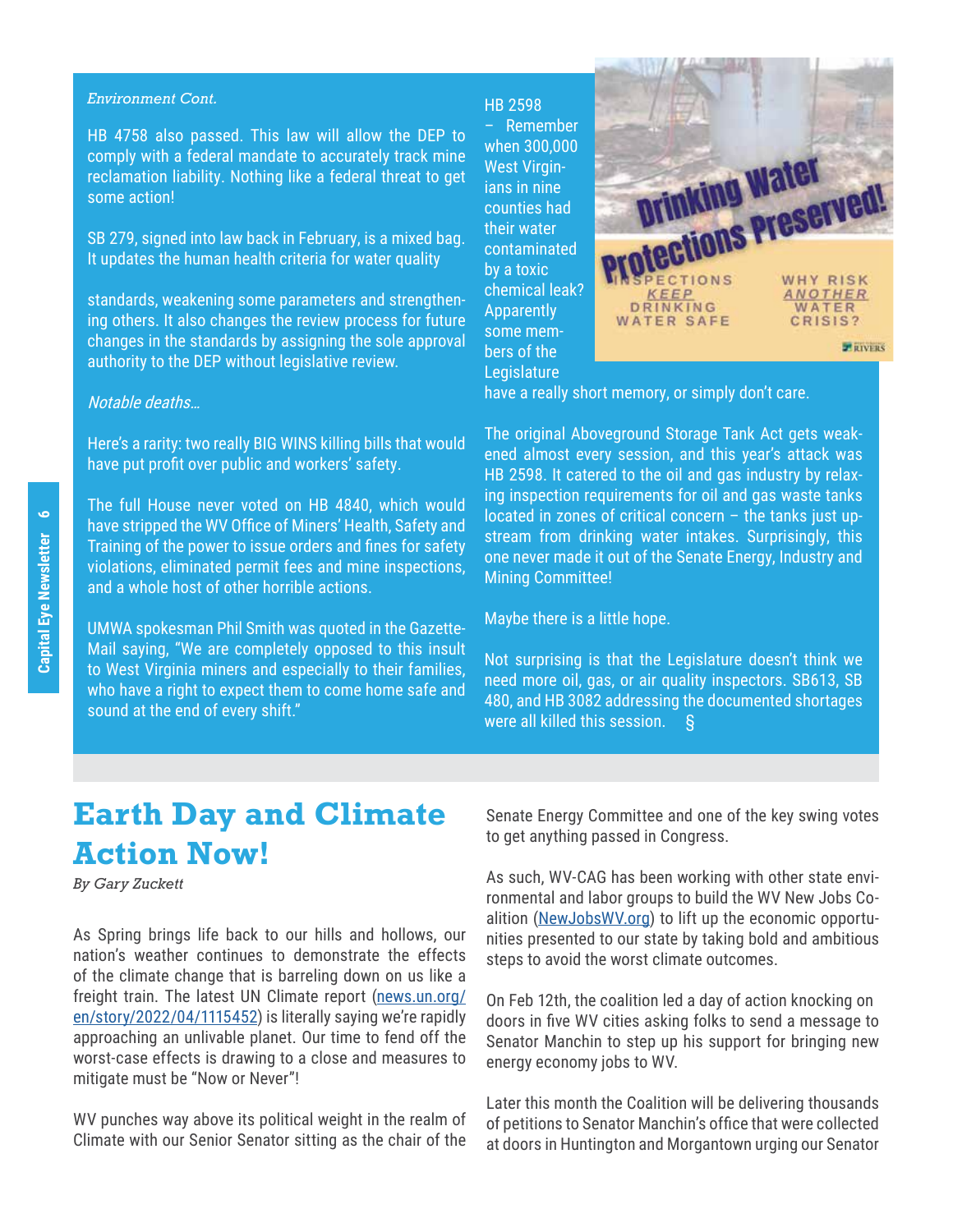

*Part of the volunteer canvass crew in Beckley for our Neighbor to Neighbor event.*

to support bold moves to keep WV from being left behind as the rest of the nation moves into the renewable energy economy. Please take a minute and contact Sen Manchin now: manchin.senate.gov/contact-joe.

As Earth Day #53 is upon us this month, we all must do whatever we can to push for a new direction for our state, nation and planet!

The WV New Jobs Coalition will be hosting booths at Earth Day events at both Marshall University (4/20 from 11AM-2PM) and WVU (4/22 from 4-8PM). We'll have t-shirts, signs, and opportunities to volunteer and take action.

These student-led events will include food, music and will be lively and entertaining. We highly encourage you to attend. Additionally, the WV Rivers Coalition is rolling out a climate pledge (wvrivers.org/climatepledge) for folks to show support during Earth Week.

Finally, we're exploring options for an Earth Day Bus to the big rally outside the White House in Washington, DC on Saturday, April 23rd. Go to fightforourfutures.com for info and join in to demand bold action on climate, care, jobs, and justice! Our Future WV is doing the scheduling and asking folks to write to admin@ourfuturewy.org if they're interested. §

# **Over It!**

### *By Gary Zuckett*

As we start to get on with life post-session, we also wanted to get you this wrap-up on what was definitely a doozy of a session….

Out of the 2,216 bills introduced during the 2022 legislative session, only 239 survived. Lots of really bad bills died, along with most of the good ones. Not an uplifting appraisal but, with a supermajority of conservatives in control, it could have been much worse.

### Some of the worst that we successfully opposed:

**• Income Tax Deform** - using an artificial 'surplus' created by a flood of federal relief dollars as an excuse to eventually eliminate the income tax that would lead to catastrophic cuts to social and other programs in future budget years.

- **• Unemployment Cuts** SB 2 & 3 were a top priority for the Senate but failed in the House
- **• Anti-Critical Race Theory** to hamstring educators when teaching 'uncomfortable' subjects - actually was passed by the Senate but not until after the midnight cut off.
- **• Deliberate Intent** would have blocked injured workers from suing when employers knew about safety issues that were ignored.
- **• 15 Week Ban** would have made abortions illegal after 15 weeks, a time before many women even know their pregnant.
- **• Annual Tank Bill** reducing inspections on Aboveground Storage Tanks upstream of public drinking water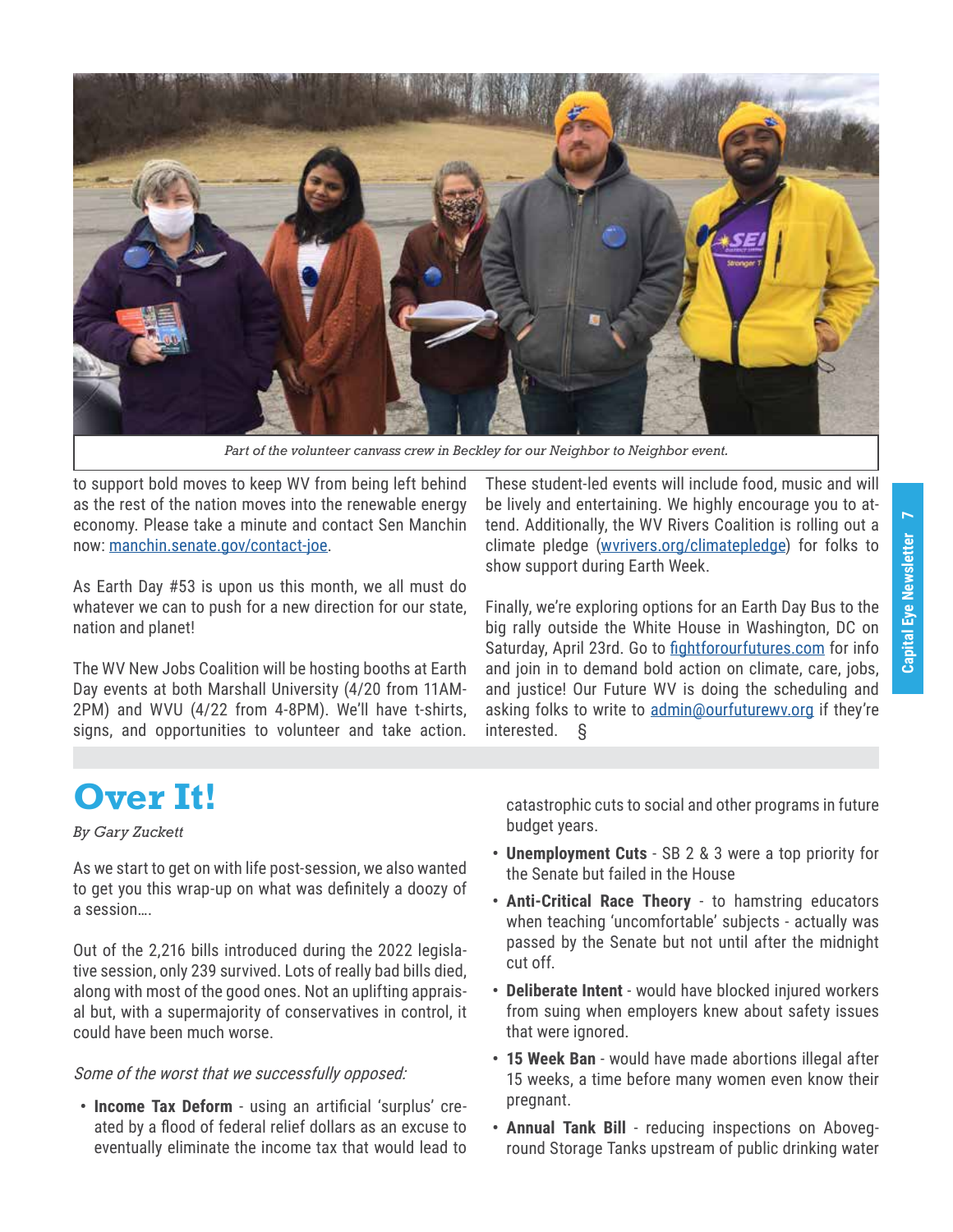### *Over Cont.*

intakes. Remember MCHM? This has become an every year fight.

**• Natural Immunity** - substituting immunity for the required immunization for any disease.

### Some of the worst that passed:

- **• Coal Bailout** sets up a \$50,000,000 taxpayer funded private insurance company (without any legislative oversight) to cover land reclamation bonds needed to operate coal mining operations when companies are too high a risk for the open market.
- **• DHHR Split** forces the biggest state agency to split in half in the next 9 months when no one has a clue how to do this and maintain services, including the head of the agency. This bill was so bad, it was vetoed by the Governor!
- **• Forced Pooling** oil & gas corporate welfare from legislators went full tilt this year. One bill they've been lobbying for years forces reluctant mineral owners to let drillers get to extract their property without consent.
- **• Abortion "Reason Ban"** Punishes doctors who preform abortions if a woman seeks to terminate a pregnancy because a genetic disorder or disability has been dectected in the fetus.
- **• Micro Schools** or 'Pods' can be groups of homeschooled kids of any size, the 100 student limit was thrown out by the Senate. Buildings these 'pods' are in have no safety requirements. Yet another attack on the state's public education system.
- Too many more to list here! :(

THANK YOU! Your efforts in reaching out and educating your representatives were critical in many of the bad bills going down. It really made a difference! §

# **Jo's Fight for Coverage During COVID**

### *By Eve Marcum-Atkinson*

Through our Health Care for All WV project, we and our coalition partners have worked to collect health care stories from real West Virginians, to help educate the public and our representatives, to try to make positive meaningful policy change in our state. Here is one such powerful story, from a single mother who asked that we keep her name anonymous, using "Jo" as her pseudonym. Her story is shared with her full consent.

Jo was a teacher's assistant for 15 years when COVID Hit. "I had to decide to go to work or take unpaid leave. I have a daughter who has several health problems and I am the only caregiver for my mother who is 75 and has multiple health problems. I made my decision for them, and took unpaid leave."

- - -

Unpaid leave meant she was without her primary source of income. "I couldn't afford to by any means. I had no savings and very little money in the bank. But I didn't feel that I could risk the lives of my family members by working with the public during a pandemic."

This also meant she lost her insurance coverage. "Along with losing my pay, I lost my health insurance, and my daughter's insurance." She luckily found a part-time remote



work position to cover most of their expenses, like rent, food, etc. Being part-time, it was without benefits.

Jo attended one of our coalition's Health Coverage events last summer. "I had heard that because of COVID, there were changes in the Affordable Care Act and applied. I was hoping to get an affordable health plan that I could have and still pay rent. I have health problems that require medication and monitoring. My daughter couldn't go a day without insurance. I was very nervous about how much it would cost. If it was \$700 (like I would have paid for COBRA) there is no way I could do it."

She was surprised to hear she and her daughter both qualified for Medicaid. "I am so grateful that Americans in crisis

 $\infty$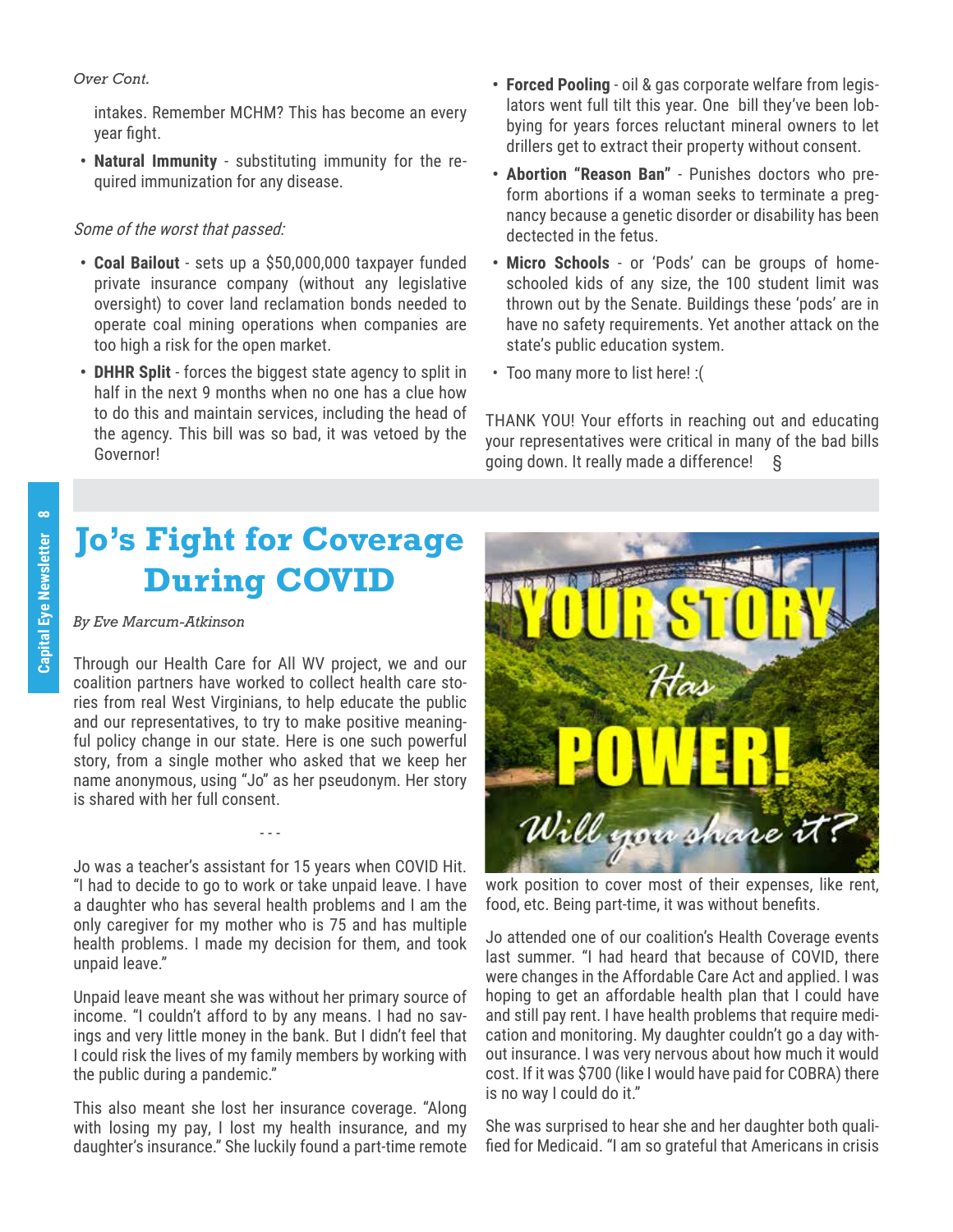can access this essential coverage. Those few weeks when I was waiting to hear if we would have health coverage were some of the most stressful in my life."

After a few months on Medicaid, Jo is still learning about how it works. "One thing I have discovered is that we can get services I could never afford to get with the employerbased insurance I paid for for all of those years. I had paid thousands of dollars over 15 years for insurance, and I could not afford certain supplies that would help my daughter's health, therapies we needed or particular medicines. The out-of-pocket expense was too much, or the insurance refused to pay for certain medicines or supplies."

"I have come to believe," Jo said, "through my experiences and the experiences of other people I know, that private health insurance is not the healthiest coverage for many people. Health should not be for-profit. People should not pay for insurance that makes decisions about their health based on the company's well-being instead of the patient's well-being. People should not pay for insurance that makes the out-of-pocket costs, premiums and deductibles prohibitive to them seeking the care they need."

Medicaid has made a significant positive difference in Jo and her daughter's lives, and she wishes everyone had this option. "I want the peace I feel right now for everyone. I am shocked everytime I go to the pharmacy and have to pay a small copay or none. That is money that can go to bills

and food. The stress of affording healthcare in our country is detrimental to our health. People lose their houses paying for healthcare. I don't know why that is acceptable. We need to transform our healthcare system into a system that takes care of the health of every citizen. We can't keep this structure that just works for those lucky enough to be able to pay the very high price of being healthy and alive here."

If you or a friend have a WV Health Care Story to share, please visit www.tinyurl.com/wvstories21. Use Google Chrome to visit this form, tell us your stories, and digitally sign it. Your stories will NOT be used without YOUR approval or consent. We'd greatly appreciate your help in gathering these stories.

- - -

For more information about the Health Care for All WV campaign, visit www.healthcareforallwv.com. §



# **Elections Have Consequences - Do You Know Who Your Candidates Are?**

*By Gary Zuckett*

Elections have consequences and we are experiencing these at the WV Legislature. One way to change the trajectory of future legislative sessions is to help change the faces behind the desks. The 34 member Senate now has 11 Democrats and 23 Republicans, while the 100 member House has 22 Democrats and 78 Republicans - pretty lopsided!

In these midterm elections, candidates for governor or president will not be on the ballot, but the whole WV House and half of the Senate will be. If you like the folks that are representing you (openstates.org/find\_your\_legislator), get out and support them by volunteering for their campaigns!

If you're not happy with your senators and delegate(s), find out who's running against them (apps.sos.wv.gov/ elections/candidate-search) and see if you can support one of the challengers.



Right now there are lots of empty spots on the primary election ballot. If your wrong-headed incumbent doesn't have a challenger, it may not be too late to get your party's local committee to place you (or a friend) on the ballot to challenge them. Democracy is not a spectator sport. Dive in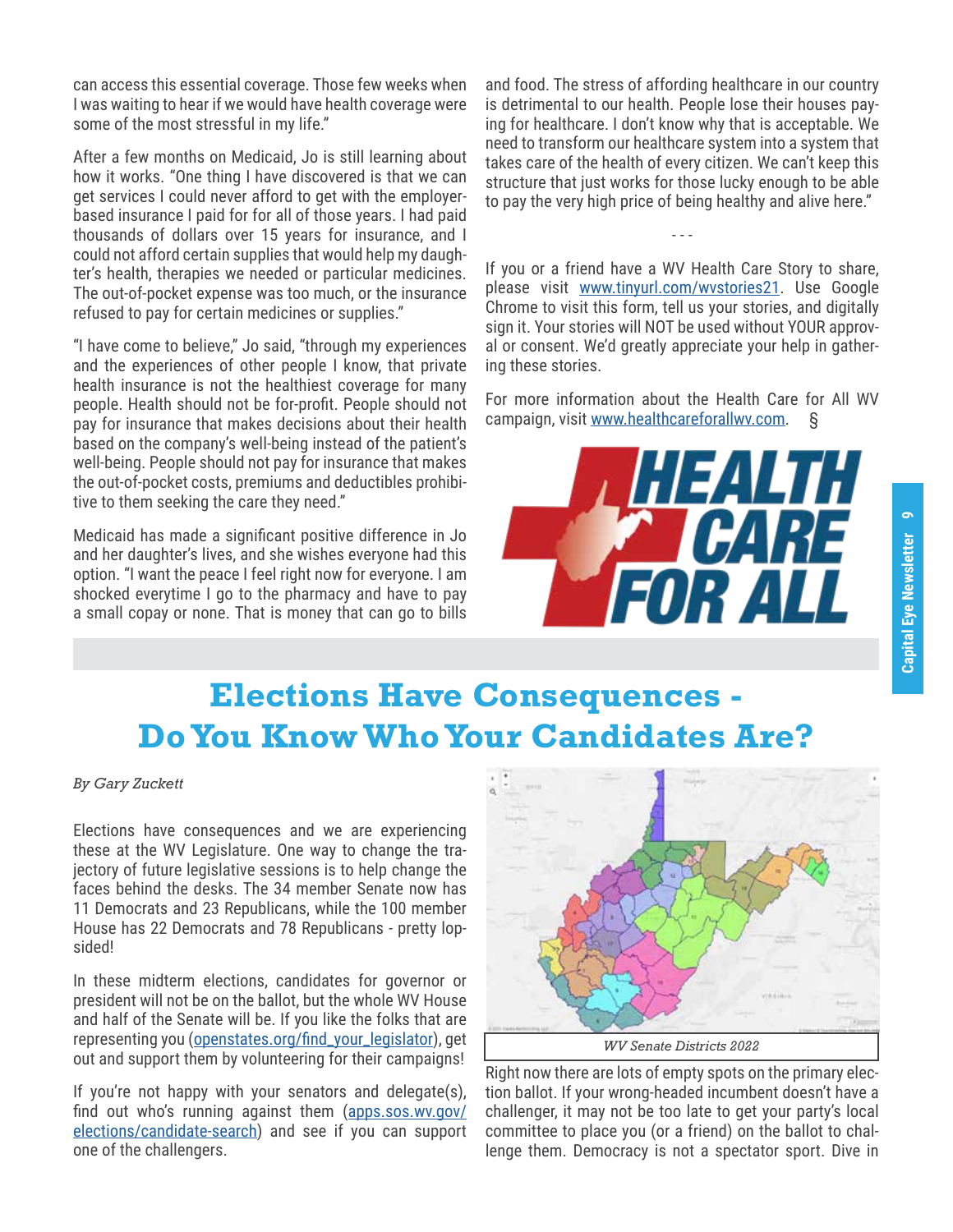### *Elections Cont.*

and splash around!

Remember that due to last year's redistricting, congressional and legislative districts have changed and your voting precincts may have also been redrawn. The Secretary of State has released an interactive map (mapwy.gov/vote) for voters to find their district and precinct information.

However, this convenient lookup tool "is not an official source of information for voters' precinct and voting district information." So if something doesn't look right or you have questions, contact your county clerk (see directory at GoVoteWV.com).

To find out more information on progressive candidates follow the WV Working Families Party facebook page (facebook.com/WVWorkingFamilies). They'll be listing endorsements in both the Primary and November's elections.

Labor's primary endorsements can also be found on their website at www.wvaflcio.org under the "Legislative and Political" tab. §



# **Action Needed in Support of Economic Justice Proposal**

### *By Julie Archer*

In early March, WV CAG joined with the other organizations, faith leaders and community members at the state Capitol to support the Tuesday Morning Group's Economic Justice, Fairness and Equity Proposal. This proposal seeks to address long-standing disparities in health care and economic opportunity in minority and low-income communities across West Virginia. Addressing these disparities is long overdue, and the Tuesday Morning Group proposal would address them through common sense investments in education, job training, economic development, housing rehabilitation, programs to support at-risk youth, and initiatives to improve rural and community health access.

Although the Tuesday Morning Group, which is composed of ministers and community leaders across Charleston, has been diligently working to address poverty and lift up our most distressed communities for much longer, the basis of this particular plan was a May 2020 proposal from the WV NAACP, the Charleston Branch NAACP, and members of the Tuesday Morning Group, which outlined a plan to address these disparities, as well as the disproportionate negative impact of the COVID-19 pandemic using a portion of the \$1.25 billion in CARES Act funding that West Virginia received.

Unfortunately, despite support from a number of organi-

zations around the state, this initiative (dubbed the Hope 20/20/20 Economic Justice & Equity Fund) was not funded.

Instead significant portion of the CARES Act money, which was intended to address immediate needs and help West Virginians with basic necessities during the ongoing pandemic, was hoarded, squandered on budgetary shell games and making a downpayment on future taxes typically paid by businesses, resulting in a missed opportunity to begin to address systemic poverty, and promote health and economic equity in the state's minority and low-income communities.

With the passage of the American Rescue Plan Act we have a second chance to begin to address poverty in a meaningful way, and move our state economy towards one that meets and serves the needs of all of our people. And unless or until we can convince our senior U.S. Senator of his wrong-headedness, and break the persistent gridlock in Washington we may not get a chance like this again. West Virginia should seize this opportunity by supporting and funding the Tuesday Morning Group's Economic Justice, Fairness and Equity Proposal.

Please contact the Governor's Office, Senate President Craig Blair, House Speaker Roger Hanshaw, and Senate and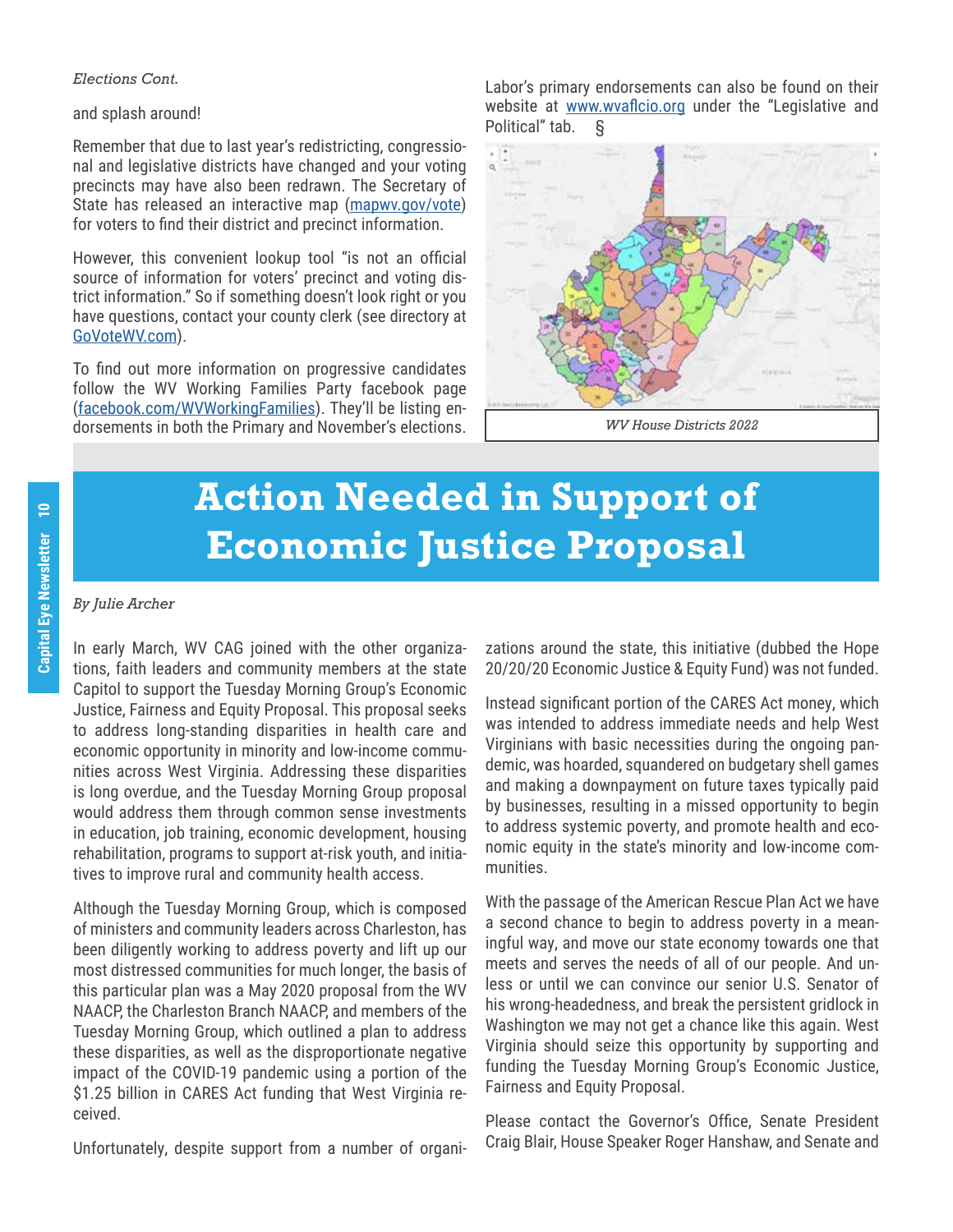House Finance Committee Chairs and encourage them to support this proposal to address the challenges facing our most impoverished and distressed communities, and begin to transform and restructure our economy in a way that is responsive to the collective needs of all our people.

Ms. Ann V. Urling, Deputy Chief of Staff Office of the Governor Ann.v.urling@wv.gov 304.558.2000

Senator Craig Blair, President, WV Senate Craig.blair@wvsenate.gov 304.357.7801

Delegate Roger Hanshaw, Speaker WV House of Delegates Roger.hanshaw@wvhouse.gov 304.340.3210 304.587.9947

### **ACA Turns 12**

*By Eve Marcum-Atkinson*

Twelve years ago, on March 23, 2010, the Affordable Care Act was passed. Since then, many of us have been working hard to defend it from countless attacks from Congress, the courts and state legislators. The ACA stands as a pillar of our healthcare system, covering tens of millions and making healthcare better for well over one hundred million thanks to provisions like ending gender discrimination, discrimination against people with pre-existing conditions and arbitrary limits and caps on coverage which used to make healthcare inaccessible even for people who already had insurance. It's not the Medicare for All - Universal Health Care we're still working towards, but here are some amazing data points I wanted to share.

Today, over 30 million people have coverage under the ACA's provisions through either private health insurance or Medicaid. Over 130 million people have gained protections from discrimination against pre-existing conditions and now have freedom from arbitrary caps or limits on coverage.

The ACA has brought the number of uninsured people in the United States to historic lows.

- Between 2010, the year ACA passed, and 2016, the number of nonelderly uninsured adults decreased by 41%, falling from 48.2 million to 28.2 million.
- The number of uninsured people has fallen in all 50 states and the District of Columbia since the implementation of the ACA, with states that expanded

Senator Eric Tarr, Chair Senate Finance Eric.tarr@wvsenate.gov 304.357.7901 304.202.4276

Delegate Eric Householder, Chair House Finance Eric.householder@wvhouse.gov 304.340.3230 304.262.9004

For more information and background on the TMG Economic Justice, Fairness and Equity proposal, visit BlackByGod. org and click on Civics. §

# **HAPPY BIRTHDAY TO THE AFFORDABLE CARE ACT!**



Medicaid experiencing the largest reduction in their uninsured rate.

- California, Kentucky, New York, Oregon, Rhode Island, Washington, and West Virginia have reduced their uninsured rate by at least half from 2013 to 2019 through enrollment in Marketplace coverage and expansion of Medicaid to adult populations.
- Over 14.5 million people have signed up for Affordable Care Act Marketplace coverage for 2022. That's a 21% increase over last year

The ACA and ARPA made big improvements to health care affordability and access, but we're not done. Some improvements made over the past two years in response to the public health crisis created by COVID will expire before year's end unless Congress takes action now to make them permanent.

President Biden and the new Congress must take action in the coming months to ensure the continuation of coverage and affordability, to lower drug prices, and to strengthen Medicaid and Medicare for the future so that everyone in America has equitable access to the quality affordable healthcare they need. Make those calls! §